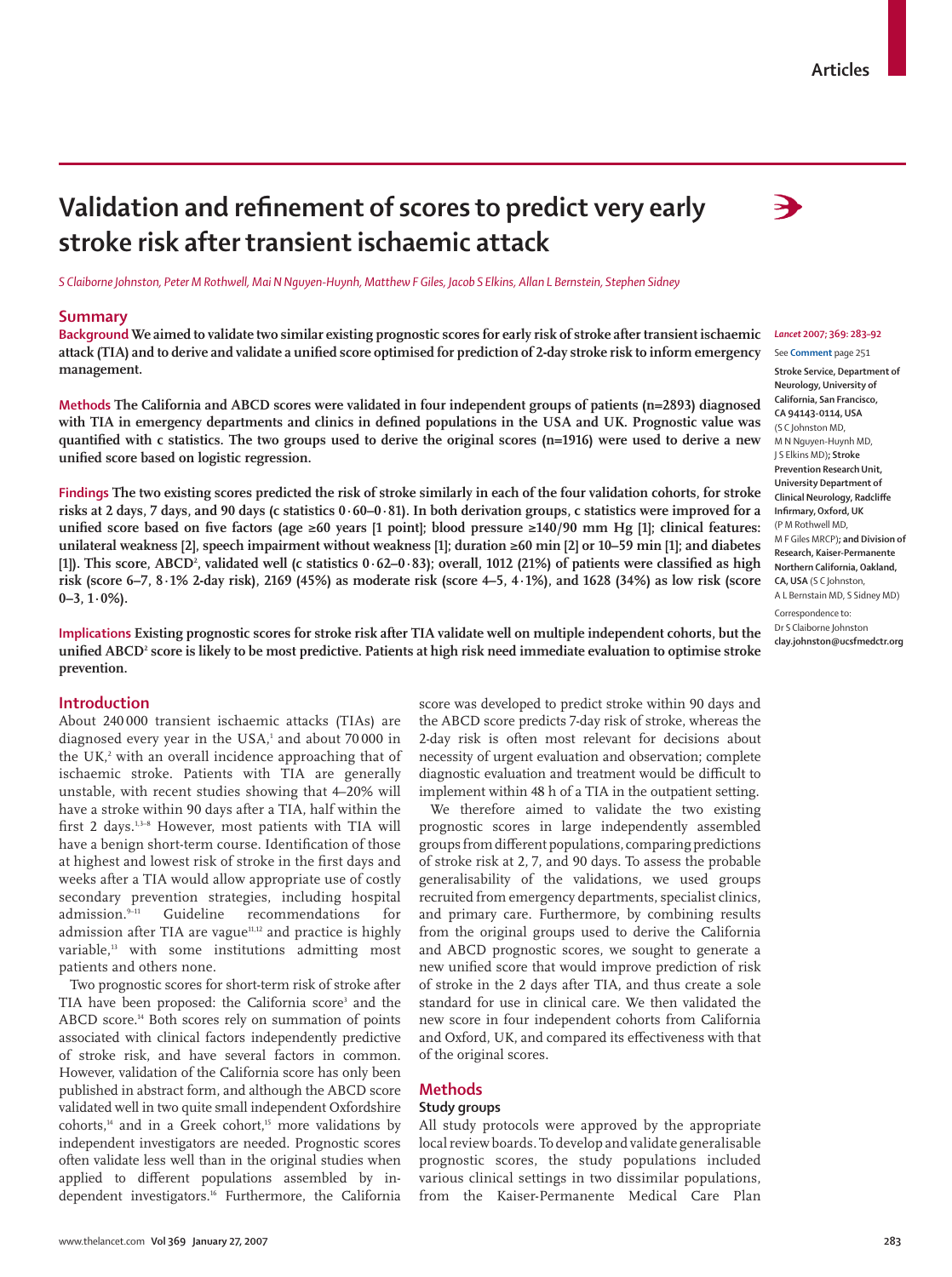(KPMCP) in Northern California, USA, and from Oxfordshire, UK, studied over a range of periods (table 1). Characteristics of the derivation cohorts from Northern California and Oxford have been detailed elsewhere.3,4,14 Each study evaluated risk of stroke after an initial TIA in a clearly defined group that was representative of the local population and used rigorous methods to assure complete ascertainment of events during follow-up. In the California group, potential predictors of stroke were identified from review of the records of the initial treating doctor. For the California study, all inpatient and outpatient records were reviewed for follow-up events, for hospitals inside and outside KPMCP. In the Oxford cohort, all patients were assessed shortly after the TIA by a study neurologist and were followed-up by face-to-face interview with a study research nurse or neurologist at 1 month and again at 6, 12, and 24 months. All patients with suspected strokes during follow-up were re-assessed and investigated by a study neurologist.

Prognostic scores were tested in four separate validation groups (table 1). In KPMCP, we identified two random samples of patients diagnosed with TIA in 16 hospitals, either in emergency departments or in outpatient clinics. Those diagnosed in clinics had appointments scheduled within 1 week of TIA symptoms. Otherwise, methods of ascertainment, documentation, and follow-up were identical to those used in the derivation group.3 The Oxford validation sets were a population-based group derived from patients of 63 family doctors<sup>s</sup> and a group of all patients diagnosed with possible TIA seen in a hospital-based TIA referral clinic, as previously described.<sup>14</sup> In both Oxford validation groups, all patients were assessed shortly after the TIA by a study neurologist and all were followed-up by face-to-face interview with a study research nurse or neurologist at 1 month and again at 6, 12, and 24 months. All patients with suspected strokes during follow-up were re-assessed and investigated by a study neurologist. Additionally, since all strokes in the population-based Oxford group were simultaneously being ascertained as part of a stroke incidence study, any follow-up events that might have been missed on follow-up were identified in this way.

In all groups, for the purpose of the present study the diagnosis of TIA was based entirely on the opinion of the initial treating doctor (table 1) so that results would be generalisable to patients not diagnosed by a stroke specialist. To reflect the way the score would be used in practice, timing of events during follow-up was measured from the time of presentation with TIA rather than from onset of symptoms. Stroke was defined as a rapidly developed clinical symptom of focal (or occasionally global) disturbance of cerebral function, lasting more than 24 h or until death, with no apparent non-vascular cause, $17$  that was clearly distinguishable from the event leading to the initial diagnosis of TIA. The diagnosis of stroke was confirmed by a study neurologist, on the basis of either review of medical and electronic records (including imaging reports and all inpatient and outpatient records) in California or by actual face-to-face evaluation and review of records in Oxford.

## **Validation of previous prognostic scores**

California and ABCD scores were originally generated by simplifying results of logistic regression analysis of independent predictors of stroke risk at 90 days and 7 days, respectively. In this study, both scores were tested in all groups except those in which the scores were originally derived. 2-day, 7-day, and 90-day risks of stroke were calculated by risk score. Areas under receiver-operator curves (c statistics) and 95% CIs were calculated as a measure of predictive ability. The c statistic integrates measures of sensitivity and specificity of the range of a variable. Ideal prediction produces a c statistic of 1·00, whereas prediction no better than chance is associated with a c statistic of 0·50. Statistical analyses were done with Stata (version 8, College Station, TX, USA).

## **Derivation and validation of a unified prognostic score**

Each item included in either the California or ABCD prognostic score was evaluated as a potential component of a score that predicted risk of stroke within 2 days after TIA diagnosis in the original two derivation cohorts. All combinations of these components were used to generate potential risk scores by summing up the total number of weighted risk factors present for each patient, with the risk factor weighting schemes from each score tested individually. C statistics for these potential scores were then calculated and the score with the highest c statistic (best prediction) for 2-day risk prediction was selected.

The new prognostic score was tested in each of the validation cohorts. No alteration in the prognostic score was permitted after validation was initiated. Two-day, 7-day, and 90-day stroke risk was calculated by risk score, and c statistics and 95% confidence intervals were calculated. To provide a working estimate of stroke risk at each level of the risk score, summary risks were calculated at 2, 7, 30, and 90 days after TIA diagnosis by combining all six groups. The individual components of the risk score, including all risk factors identified in the previous two studies (all dichotomous), were then assessed by multivariable logistic regression analysis to confirm their importance to the score.

# **Role of the funding source**

The sponsor of the study had no role in study design, data collection, data analysis, data interpretation, or writing of the report. The corresponding author had full access to all the data in the study and had final responsibility for the decision to submit for publication.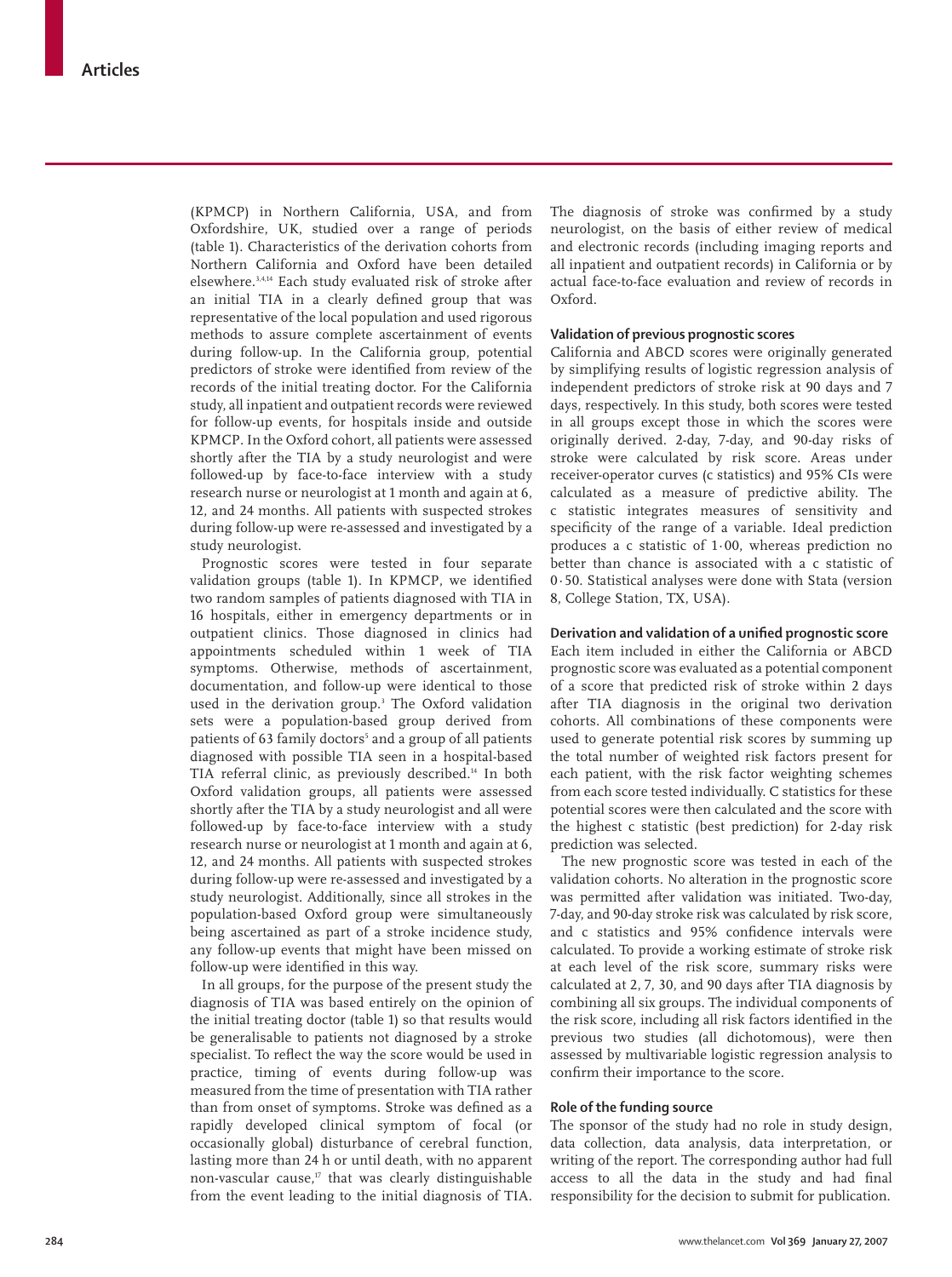# **Results**

Overall, the two derivation groups and four validation groups included 4809 individuals with TIA (table 1) with evaluable data. The validation groups (n=2893) were generally similar to the derivation groups (n=1916). Non-white race, diabetes, and prolonged TIA were more frequent and atrial fibrillation less frequent in California than in Oxford.

Overall, strokes occurred in 442 patients (9·2%) within 90 days of presentation after TIA, 360 (7·5%) at 30 days, 267 (5·5%) at 7 days, and 189 (3·9%) at 2 days. In the six groups, 2-day risks of stroke varied from 1·7% to 4·9%, 7-day risks from 3·0% to 8·6%, and 90-day risks from 5·8% to 14·4% (table 2). Five of the 442 strokes (1·1%) were identified as haemorrhagic and all others were ischaemic. Strokes led to death within 90 days of the stroke in 90 patients (20%).

The California score generally predicted 2-day, 7-day, and 90-day risk of stroke well, with c statistics varying from  $0.60$  to  $0.79$  in the five groups that were not used to derive the score (table 2). Risks at each score value tended to be similar across the validation groups, and trends toward increased risk of stroke with higher scores were significant in every group. The ABCD score seemed to be a slightly better predictor of stroke risk than was the California score (c statistics from 0·62 to  $0.81$ ; table 3), although no significant differences were noted.

Since both previous prognostic scores validated well across a wide range of populations and contained several similar components, we generated a unified prognostic score for optimum prediction of 2-day risk. All combinations of individual components from the California and ABCD scores were used to create a series

| California clinic<br>California emergency<br>Oxford population-<br>California emergency<br>based ( $n=209$ )*<br>department (n=1069)<br>department (n=1707)<br>$(n=962)$<br><b>Group characteristics</b><br>Oxfordshire, UK<br>Location of population<br>San Francisco Bay Area<br>San Francisco Bay Area<br>San Francisco Bay Area<br>2.6 million<br>105000<br>2.7 million<br>2.7 million<br>Population size<br>Mar 1997-Feb 1998<br>Jan 1981-Dec 1986<br>Mar 1998-Feb 1999<br>Mar 1998-Feb 1999<br>Period<br>16 emergency<br>10 family practices<br>16 emergency<br>Location of initial ascertainment<br>16 primary care clinics<br>departments<br>departments<br>$0(0-0)$<br>$0(0-0)$<br>Symptom onset to evaluation,<br>$1(0-3)$<br>$1(0-2)$<br>median days (IQR)<br>Demographic characteristics, number (%)<br>Age >60 years<br>1325 (78%)<br>167 (80%)<br>872 (80%)<br>722 (75%)<br>Female sex<br>899 (53%)<br>97 (46%)<br>559 (52%)<br>507 (53%)<br>White, non-Hispanic<br>1226 (80%)<br>206 (99%)<br>760 (70%)<br>671 (70%)<br>Medical history, number (%)<br>Diabetes<br>332 (19%)<br>9(4%)<br>210 (19%)<br>169 (18%)<br>988 (58%)<br>79 (38%)<br>Hypertension<br>619 (57%)<br>515 (54%)<br>Atrial fibrillation<br>78 (7%)<br>61(6%)<br>151 (9%)<br>30 (14%)<br>Previous stroke<br>385 (23%)<br>$0(0\%)$<br>120 (12%)<br>Current cigarette smoking<br>61 (29%)<br>169 (18%)<br>200 (14%)<br>TIA symptoms, number (%)<br>Duration 11-60 minutes<br>302 (18%)<br>62 (30%)<br>205 (19%)<br>153 (16%)<br>Duration >60 minutes<br>1139 (67%)<br>75 (37%)<br>779 (72%)<br>575 (60%)<br>Focal weakness<br>768 (45%)<br>112 (54%)<br>472 (44%)<br>322 (33%)<br>Change in speech<br>722 (42%)<br>82 (39%)<br>383 (35%)<br>245 (25%)<br>Examination findings, number (%)<br>169 (81%)<br>857 (80%)<br>556 (60%)<br>Systolic blood pressure >140 mm Hq<br>1281 (75%)<br>Diastolic blood pressure >90 mm Hq<br>262 (28%)<br>516 (30%)<br>103 (49%)<br>319 (30%) | Oxford population-<br>based (n=547)<br>Oxfordshire, UK<br>91106<br>Apr 2002-Mar 2005<br>9 family practices<br>$0(0-2)$<br>411 (75%)<br>300 (55%)<br>519 (95%)<br>49 (9%) | Oxford clinic (n=315) <sup>+</sup><br>Oxfordshire, UK<br>500000<br>Apr 2002-Mar 2005<br>Hospital-based TIA clinic<br>$1(0-3)$<br>208 (66%)<br>171 (54%)<br>296 (94%)<br>33 (10%)<br>153 (50%) |
|--------------------------------------------------------------------------------------------------------------------------------------------------------------------------------------------------------------------------------------------------------------------------------------------------------------------------------------------------------------------------------------------------------------------------------------------------------------------------------------------------------------------------------------------------------------------------------------------------------------------------------------------------------------------------------------------------------------------------------------------------------------------------------------------------------------------------------------------------------------------------------------------------------------------------------------------------------------------------------------------------------------------------------------------------------------------------------------------------------------------------------------------------------------------------------------------------------------------------------------------------------------------------------------------------------------------------------------------------------------------------------------------------------------------------------------------------------------------------------------------------------------------------------------------------------------------------------------------------------------------------------------------------------------------------------------------------------------------------------------------------------------------------------------------------------------------------------------------------------------------------------------------------------------------------------------------------------------|--------------------------------------------------------------------------------------------------------------------------------------------------------------------------|-----------------------------------------------------------------------------------------------------------------------------------------------------------------------------------------------|
|                                                                                                                                                                                                                                                                                                                                                                                                                                                                                                                                                                                                                                                                                                                                                                                                                                                                                                                                                                                                                                                                                                                                                                                                                                                                                                                                                                                                                                                                                                                                                                                                                                                                                                                                                                                                                                                                                                                                                              |                                                                                                                                                                          |                                                                                                                                                                                               |
|                                                                                                                                                                                                                                                                                                                                                                                                                                                                                                                                                                                                                                                                                                                                                                                                                                                                                                                                                                                                                                                                                                                                                                                                                                                                                                                                                                                                                                                                                                                                                                                                                                                                                                                                                                                                                                                                                                                                                              |                                                                                                                                                                          |                                                                                                                                                                                               |
|                                                                                                                                                                                                                                                                                                                                                                                                                                                                                                                                                                                                                                                                                                                                                                                                                                                                                                                                                                                                                                                                                                                                                                                                                                                                                                                                                                                                                                                                                                                                                                                                                                                                                                                                                                                                                                                                                                                                                              |                                                                                                                                                                          |                                                                                                                                                                                               |
|                                                                                                                                                                                                                                                                                                                                                                                                                                                                                                                                                                                                                                                                                                                                                                                                                                                                                                                                                                                                                                                                                                                                                                                                                                                                                                                                                                                                                                                                                                                                                                                                                                                                                                                                                                                                                                                                                                                                                              |                                                                                                                                                                          |                                                                                                                                                                                               |
|                                                                                                                                                                                                                                                                                                                                                                                                                                                                                                                                                                                                                                                                                                                                                                                                                                                                                                                                                                                                                                                                                                                                                                                                                                                                                                                                                                                                                                                                                                                                                                                                                                                                                                                                                                                                                                                                                                                                                              |                                                                                                                                                                          |                                                                                                                                                                                               |
|                                                                                                                                                                                                                                                                                                                                                                                                                                                                                                                                                                                                                                                                                                                                                                                                                                                                                                                                                                                                                                                                                                                                                                                                                                                                                                                                                                                                                                                                                                                                                                                                                                                                                                                                                                                                                                                                                                                                                              |                                                                                                                                                                          |                                                                                                                                                                                               |
|                                                                                                                                                                                                                                                                                                                                                                                                                                                                                                                                                                                                                                                                                                                                                                                                                                                                                                                                                                                                                                                                                                                                                                                                                                                                                                                                                                                                                                                                                                                                                                                                                                                                                                                                                                                                                                                                                                                                                              |                                                                                                                                                                          |                                                                                                                                                                                               |
|                                                                                                                                                                                                                                                                                                                                                                                                                                                                                                                                                                                                                                                                                                                                                                                                                                                                                                                                                                                                                                                                                                                                                                                                                                                                                                                                                                                                                                                                                                                                                                                                                                                                                                                                                                                                                                                                                                                                                              |                                                                                                                                                                          |                                                                                                                                                                                               |
|                                                                                                                                                                                                                                                                                                                                                                                                                                                                                                                                                                                                                                                                                                                                                                                                                                                                                                                                                                                                                                                                                                                                                                                                                                                                                                                                                                                                                                                                                                                                                                                                                                                                                                                                                                                                                                                                                                                                                              |                                                                                                                                                                          |                                                                                                                                                                                               |
|                                                                                                                                                                                                                                                                                                                                                                                                                                                                                                                                                                                                                                                                                                                                                                                                                                                                                                                                                                                                                                                                                                                                                                                                                                                                                                                                                                                                                                                                                                                                                                                                                                                                                                                                                                                                                                                                                                                                                              |                                                                                                                                                                          |                                                                                                                                                                                               |
|                                                                                                                                                                                                                                                                                                                                                                                                                                                                                                                                                                                                                                                                                                                                                                                                                                                                                                                                                                                                                                                                                                                                                                                                                                                                                                                                                                                                                                                                                                                                                                                                                                                                                                                                                                                                                                                                                                                                                              |                                                                                                                                                                          |                                                                                                                                                                                               |
|                                                                                                                                                                                                                                                                                                                                                                                                                                                                                                                                                                                                                                                                                                                                                                                                                                                                                                                                                                                                                                                                                                                                                                                                                                                                                                                                                                                                                                                                                                                                                                                                                                                                                                                                                                                                                                                                                                                                                              |                                                                                                                                                                          |                                                                                                                                                                                               |
|                                                                                                                                                                                                                                                                                                                                                                                                                                                                                                                                                                                                                                                                                                                                                                                                                                                                                                                                                                                                                                                                                                                                                                                                                                                                                                                                                                                                                                                                                                                                                                                                                                                                                                                                                                                                                                                                                                                                                              |                                                                                                                                                                          |                                                                                                                                                                                               |
|                                                                                                                                                                                                                                                                                                                                                                                                                                                                                                                                                                                                                                                                                                                                                                                                                                                                                                                                                                                                                                                                                                                                                                                                                                                                                                                                                                                                                                                                                                                                                                                                                                                                                                                                                                                                                                                                                                                                                              | 233 (43%)                                                                                                                                                                |                                                                                                                                                                                               |
|                                                                                                                                                                                                                                                                                                                                                                                                                                                                                                                                                                                                                                                                                                                                                                                                                                                                                                                                                                                                                                                                                                                                                                                                                                                                                                                                                                                                                                                                                                                                                                                                                                                                                                                                                                                                                                                                                                                                                              | 61(11%)                                                                                                                                                                  | 16 (5%)                                                                                                                                                                                       |
|                                                                                                                                                                                                                                                                                                                                                                                                                                                                                                                                                                                                                                                                                                                                                                                                                                                                                                                                                                                                                                                                                                                                                                                                                                                                                                                                                                                                                                                                                                                                                                                                                                                                                                                                                                                                                                                                                                                                                              | 63 (12%)                                                                                                                                                                 | 26 (8%)                                                                                                                                                                                       |
|                                                                                                                                                                                                                                                                                                                                                                                                                                                                                                                                                                                                                                                                                                                                                                                                                                                                                                                                                                                                                                                                                                                                                                                                                                                                                                                                                                                                                                                                                                                                                                                                                                                                                                                                                                                                                                                                                                                                                              | 68 (12%)                                                                                                                                                                 | 63 (21%)                                                                                                                                                                                      |
|                                                                                                                                                                                                                                                                                                                                                                                                                                                                                                                                                                                                                                                                                                                                                                                                                                                                                                                                                                                                                                                                                                                                                                                                                                                                                                                                                                                                                                                                                                                                                                                                                                                                                                                                                                                                                                                                                                                                                              |                                                                                                                                                                          |                                                                                                                                                                                               |
|                                                                                                                                                                                                                                                                                                                                                                                                                                                                                                                                                                                                                                                                                                                                                                                                                                                                                                                                                                                                                                                                                                                                                                                                                                                                                                                                                                                                                                                                                                                                                                                                                                                                                                                                                                                                                                                                                                                                                              | 175 (32%)                                                                                                                                                                | 101 (32%)                                                                                                                                                                                     |
|                                                                                                                                                                                                                                                                                                                                                                                                                                                                                                                                                                                                                                                                                                                                                                                                                                                                                                                                                                                                                                                                                                                                                                                                                                                                                                                                                                                                                                                                                                                                                                                                                                                                                                                                                                                                                                                                                                                                                              | 274 (50%)                                                                                                                                                                | 141 (45%)                                                                                                                                                                                     |
|                                                                                                                                                                                                                                                                                                                                                                                                                                                                                                                                                                                                                                                                                                                                                                                                                                                                                                                                                                                                                                                                                                                                                                                                                                                                                                                                                                                                                                                                                                                                                                                                                                                                                                                                                                                                                                                                                                                                                              | 167 (31%)                                                                                                                                                                | 112 (36%)                                                                                                                                                                                     |
|                                                                                                                                                                                                                                                                                                                                                                                                                                                                                                                                                                                                                                                                                                                                                                                                                                                                                                                                                                                                                                                                                                                                                                                                                                                                                                                                                                                                                                                                                                                                                                                                                                                                                                                                                                                                                                                                                                                                                              | 171 (31%)                                                                                                                                                                | 113 (36%)                                                                                                                                                                                     |
|                                                                                                                                                                                                                                                                                                                                                                                                                                                                                                                                                                                                                                                                                                                                                                                                                                                                                                                                                                                                                                                                                                                                                                                                                                                                                                                                                                                                                                                                                                                                                                                                                                                                                                                                                                                                                                                                                                                                                              |                                                                                                                                                                          |                                                                                                                                                                                               |
|                                                                                                                                                                                                                                                                                                                                                                                                                                                                                                                                                                                                                                                                                                                                                                                                                                                                                                                                                                                                                                                                                                                                                                                                                                                                                                                                                                                                                                                                                                                                                                                                                                                                                                                                                                                                                                                                                                                                                              | 297 (54%)                                                                                                                                                                | 152 (48%)                                                                                                                                                                                     |
|                                                                                                                                                                                                                                                                                                                                                                                                                                                                                                                                                                                                                                                                                                                                                                                                                                                                                                                                                                                                                                                                                                                                                                                                                                                                                                                                                                                                                                                                                                                                                                                                                                                                                                                                                                                                                                                                                                                                                              | 162 (30%)                                                                                                                                                                | 90 (29%)                                                                                                                                                                                      |
| Management, number (%)                                                                                                                                                                                                                                                                                                                                                                                                                                                                                                                                                                                                                                                                                                                                                                                                                                                                                                                                                                                                                                                                                                                                                                                                                                                                                                                                                                                                                                                                                                                                                                                                                                                                                                                                                                                                                                                                                                                                       |                                                                                                                                                                          |                                                                                                                                                                                               |
| Hospital admission<br>12 (6%)<br>160 (15%)<br>243 (14%)<br>31 (3%)                                                                                                                                                                                                                                                                                                                                                                                                                                                                                                                                                                                                                                                                                                                                                                                                                                                                                                                                                                                                                                                                                                                                                                                                                                                                                                                                                                                                                                                                                                                                                                                                                                                                                                                                                                                                                                                                                           | 56 (10%)                                                                                                                                                                 | 14 (4%)                                                                                                                                                                                       |
| 1154 (68%)<br>Aspirin<br>98 (47%)<br>735 (69%)<br>704 (73%)                                                                                                                                                                                                                                                                                                                                                                                                                                                                                                                                                                                                                                                                                                                                                                                                                                                                                                                                                                                                                                                                                                                                                                                                                                                                                                                                                                                                                                                                                                                                                                                                                                                                                                                                                                                                                                                                                                  | 451 (83%)                                                                                                                                                                | 280 (89%)                                                                                                                                                                                     |
| Ticlopidine/clopidogrel<br>199 (12%)<br>$0(0\%)$<br>126 (12%)<br>84 (9%)                                                                                                                                                                                                                                                                                                                                                                                                                                                                                                                                                                                                                                                                                                                                                                                                                                                                                                                                                                                                                                                                                                                                                                                                                                                                                                                                                                                                                                                                                                                                                                                                                                                                                                                                                                                                                                                                                     |                                                                                                                                                                          | 19 (5%)                                                                                                                                                                                       |
| Anticoagulation<br>64 (7%)<br>235 (14%)<br>11 (5%)<br>101 (9%)                                                                                                                                                                                                                                                                                                                                                                                                                                                                                                                                                                                                                                                                                                                                                                                                                                                                                                                                                                                                                                                                                                                                                                                                                                                                                                                                                                                                                                                                                                                                                                                                                                                                                                                                                                                                                                                                                               | 87 (16%)                                                                                                                                                                 | 12 (4%)                                                                                                                                                                                       |
| No antithrombotic therapy<br>143 (8%)<br>100 (48%)<br>165 (15%)<br>130 (14%)                                                                                                                                                                                                                                                                                                                                                                                                                                                                                                                                                                                                                                                                                                                                                                                                                                                                                                                                                                                                                                                                                                                                                                                                                                                                                                                                                                                                                                                                                                                                                                                                                                                                                                                                                                                                                                                                                 | 45 (8%)                                                                                                                                                                  | 22 (7%)                                                                                                                                                                                       |
| *Data missing for duration of TIA symptoms in four patients and for blood pressure in three patients. †Data missing for duration of TIA symptoms in one patient and for blood pressure in two patients.                                                                                                                                                                                                                                                                                                                                                                                                                                                                                                                                                                                                                                                                                                                                                                                                                                                                                                                                                                                                                                                                                                                                                                                                                                                                                                                                                                                                                                                                                                                                                                                                                                                                                                                                                      | 32(6%)                                                                                                                                                                   |                                                                                                                                                                                               |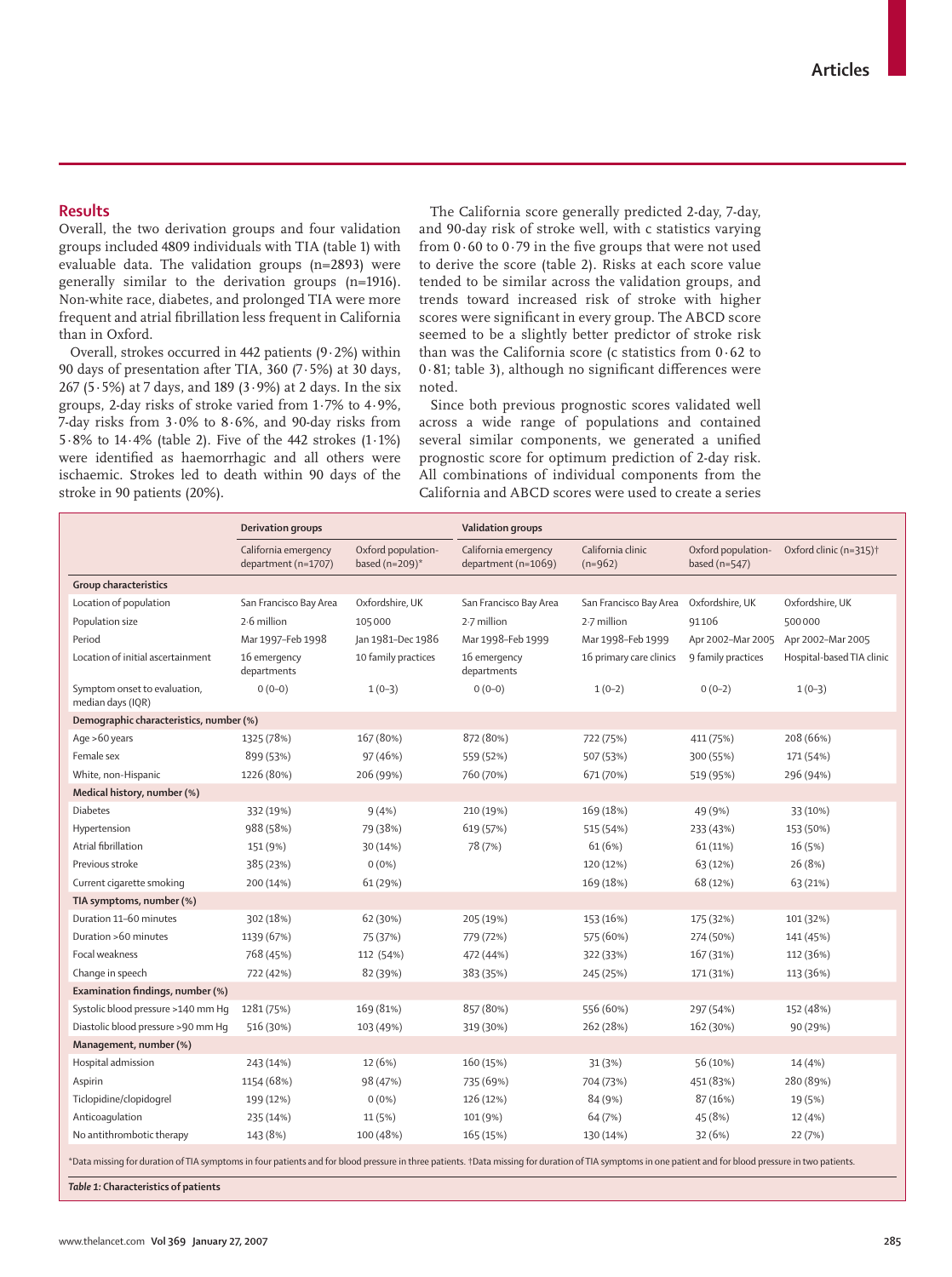|                                                         | <b>Overall</b> | California score | c statistic (95% CI) |                |                |                |                |                      |  |  |
|---------------------------------------------------------|----------------|------------------|----------------------|----------------|----------------|----------------|----------------|----------------------|--|--|
|                                                         |                | $\mathbf{0}$     | $\mathbf{1}$         | $\overline{2}$ | $\overline{3}$ | $\overline{4}$ | 5              |                      |  |  |
| Oxford population-based derivation group                |                |                  |                      |                |                |                |                |                      |  |  |
| Patients                                                | 203            | 11               | 37                   | 45             | 70             | 40             | $\mathbf 0$    | ÷.                   |  |  |
| Stroke within 2 days                                    | 9(4%)          | $0(0\%)$         | $0(0\%)$             | 2(4%)          | 4(6%)          | 3(8%)          | $\mathbf 0$    | $0.67(0.52 - 0.81)$  |  |  |
| Stroke within 7 days                                    | 17 (9%)        | $0(0\%)$         | $0(0\%)$             | 4(9%)          | 8(11%)         | 5(13%)         | $\mathbf 0$    | $0.66(0.55 - 0.77)$  |  |  |
| Stroke within 90 days                                   | 29 (14%)       | $0(0\%)$         | 1(3%)                | 7(16%)         | 15 (21%)       | 6(15%)         | $\mathbf 0$    | $0.62(0.53 - 0.71)$  |  |  |
| California emergency-department validation group        |                |                  |                      |                |                |                |                |                      |  |  |
| Patients                                                | 1069           | 9                | 90                   | 339            | 392            | 219            | 35             | $\ddot{\phantom{a}}$ |  |  |
| Stroke within 2 days                                    | 51 (5%)        | $0(0\%)$         | 3(3%)                | 11(3%)         | 17 (4%)        | 18 (8%)        | 2(6%)          | $0.60(0.52 - 0.69)$  |  |  |
| Stroke within 7 days                                    | 71 (7%)        | $0(0\%)$         | 4(4% )               | 15 (4%)        | 26 (7%)        | 21 (10%)       | 5(14%)         | $0.60(0.54 - 0.67)$  |  |  |
| Stroke within 90 days                                   | 106 (10%)      | $0(0\%)$         | 6(7%)                | 18 (5%)        | 45 (11%)       | 30 (14%)       | 7(20%)         | $0.61(0.56 - 0.67)$  |  |  |
| California clinic validation group                      |                |                  |                      |                |                |                |                |                      |  |  |
| Patients                                                | 962            | 31               | 188                  | 343            | 281            | 105            | 14             |                      |  |  |
| Stroke within 2 days                                    | 16(2%)         | $0(0\%)$         | 1(1%)                | 2(1%)          | 10(4% )        | 3(3%)          | $\mathbf 0$    | $0.68(0.58 - 0.79)$  |  |  |
| Stroke within 7 days                                    | 29(3%)         | $0(0\%)$         | $1(1\%)$             | 4(1%)          | 17(6%)         | 7(7%)          | $0(0\%)$       | $0.72(0.65 - 0.79)$  |  |  |
| Stroke within 90 days                                   | 56 (6%)        | 1(3%)            | 6(3%)                | 10(3%)         | 28 (10%)       | 10 (10%)       | 1(7%)          | $0.64(0.57-0.71)$    |  |  |
| Oxford population-based validation group                |                |                  |                      |                |                |                |                |                      |  |  |
| Patients                                                | 545            | 11               | 116                  | 199            | 148            | 68             | 3              | $\ddot{\phantom{a}}$ |  |  |
| Stroke within 2 days                                    | 20(4%)         | $0(0\%)$         | 1(1%)                | 2(1%)          | 10 (7%)        | 6(9%)          | 1(33%)         | $0.75(0.66 - 0.85)$  |  |  |
| Stroke within 7 days                                    | 29 (5%)        | $0(0\%)$         | 1(1%)                | 2(1%)          | 14 (9%)        | 11 (16%)       | 1(33%)         | $0.79(0.72 - 0.87)$  |  |  |
| Stroke within 90 days                                   | 48 (9%)        | 1(9%)            | 2(2%)                | 8(4%)          | 22 (15%)       | 14 (21%)       | 1(33%)         | $0.72(0.65 - 0.80)$  |  |  |
| Oxford clinic validation group                          |                |                  |                      |                |                |                |                |                      |  |  |
| Patients                                                | 315            | 20               | 53                   | 117            | 83             | 38             | $\overline{4}$ |                      |  |  |
| Stroke within 2 days                                    | 9(3%)          | $0(0\%)$         | $0(0\%)$             | 2(2%)          | 4(5%)          | 2(5%)          | 1(25%)         | $0.74(0.60 - 0.88)$  |  |  |
| Stroke within 7 days                                    | 17 (5%)        | $0(0\%)$         | $0(0\%)$             | 5(4%)          | 8(10%)         | 3(8%)          | 1(25%)         | $0.70(0.60 - 0.81)$  |  |  |
| Stroke within 90 days                                   | 22 (7%)        | $0(0\%)$         | $0(0\%)$             | 5(4%)          | 12 (14%)       | 3(8%)          | 2(50%)         | $0.73(0.64 - 0.82)$  |  |  |
| Data are number or number (%), unless otherwise stated. |                |                  |                      |                |                |                |                |                      |  |  |

*Table 2:* **2-day, 7-day, and 90-day risk of stroke by California score** 

of simple scores, which were then tested in multivariable models predicting 2-day risk. In both derivation groups, the score with the greatest c statistic was one that scored points for each of five factors: age 60 years or older (1 point); blood pressure elevation on first assessment after TIA (1 point; systolic ≥140 mm Hg or diastolic ≥90 mm Hg); clinical features of TIA (unilateral weakness, 2 points; or speech impairment without weakness, 1 point); duration of TIA (≥60 minutes, 2 points; or 10–59 minutes, 1 point); and diabetes (1 point). This was also the score that predicted stroke risk best when data from the two derivation groups were combined. We termed this the ABCD² score, on the basis of the initials of the five factors (Age, Blood pressure, Clinical features, Duration, Diabetes).

Each individual in the four validation groups was classified according to the  $ABCD^2$  score (table 4). In these four groups, 2-day stroke risk was 0% for an ABCD² score of 0 or 1, 1–2% for a score of 2, 0–3% for 3, 2–5% for 4, 3–7% for 5, 4–14% for 6, and 0–50% for 7. For the ABCD² score, c statistics varied from 0·62 to 0·83 in the four validation groups and were generally higher than for California or ABCD scores, although

the 95% CI overlapped (tables 2–4). Similar to 2-day risks of stroke, 7-day and 90-day risks tended to be greater with higher ABCD² scores than with lower scores (table 4).

In view of the similar patterns and absolute stroke risks for ABCD² scores across the four validation and two derivation cohorts, we combined them to obtain a working estimate of stroke risk at each level of the ABCD<sup>2</sup> score (figure). Similar to results for 2-day, 7-day. and 90–day risks of stroke, risk at 30 days after TIA diagnosis also generally rose with increased scores. Overall, 47 of 4799 (1%) patients with complete information in the combined cohorts scored 0, 191 (4%) scored 1, 543 (11%) scored 2, 847 (18%) scored 3, 1165 (24%) scored 4, 994 (21%) scored 5, 852 (18%) scored 6, and 160 (3%) scored 7 (table 4).

Of 3735 patients from the four Californian groups with race coded in detail, the score predicted 2-day risk of stroke similarly in patients who were white (c statistic 0·68, 95% CI 0·63–0·72), African-American (0·59, 0·46–0·71), Asian-American (0·64, 0·46–0·82), and Hispanic  $(0.72, 0.59-0.85)$ . The proportion of nonwhite patients was too low in the Oxford groups to allow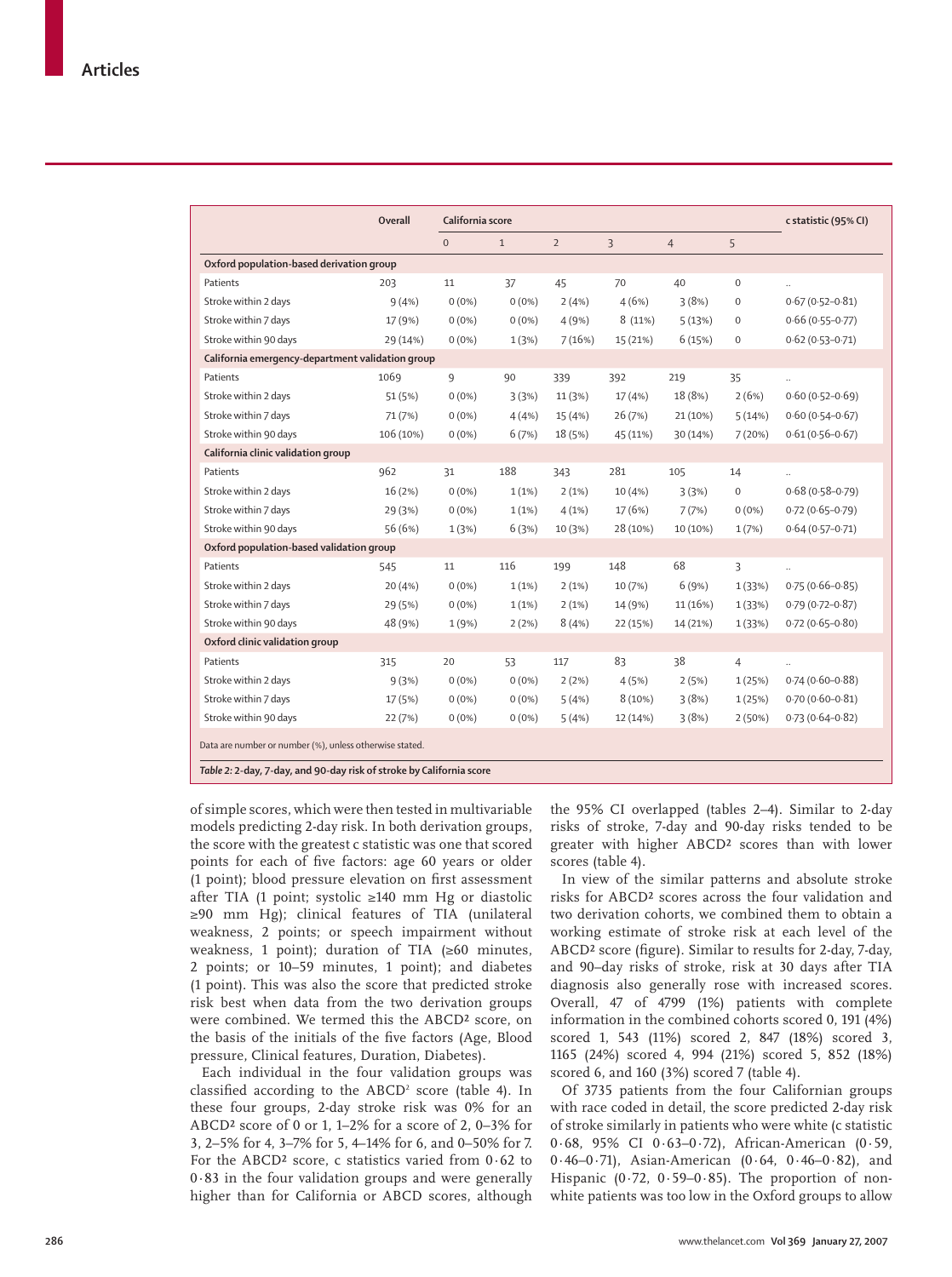separate analysis. In the subset of Californian patients for whom we had a neurologist's review of the TIA (n=1707), the c statistic for individuals with a neurologistconfirmed diagnosis of TIA (n=1429, c statistic  $0.66$ , 95% CI 0·60–0·72) was similar to that of those thought not to have TIA after neurologist review (n=278, 0·73, 0·53–0·93). In the Oxford groups, there was no difference in the predictive power of the score between patients with a confirmed diagnosis of TIA ( $n=690$ , c statistic 0·80, 95% CI 0·71–0·89) and those subsequently thought not to have had a TIA (n=381,  $0.74, 0.55 - 0.92$ .

We grouped scores to create strata for low, moderate, and high risk, with a goal of identifying patients who could be managed non-urgently and those who probably need priority evaluation, treatment, and observation. Overall, 1628 (34%) were classified as low risk, defined as a score of less than 4 (stroke risk 1·0% at 2 days, 1·2% at 7 days, and 3·1% at 90 days), 2169 (45%) as moderate risk with a score of 4 or 5 (stroke risk 4·1% at 2 days, 5·9% at 7 days, and 9·8% at 90 days), and 1012 (21%) as high risk with a score of greater than 5 (stroke risk 8·1% at 2 days, 11·7% at 7 days, and 17·8% at 90 days).

Of 4746 patients who did not have a stroke during the emergency department evaluation for TIA, 432 (9·1%) were admitted to hospital for the initial attack, mainly in California. Overall, 111 (85%) of 130 strokes occurring within 2 days of the TIA were in patients who were not admitted to hospital, and 45 of these 111 (41%) had an ABCD² score of greater than 5. A policy dictating admission for those at high risk and no admission for those at low risk (with current admission practices applied to those with moderate risk) would have resulted in hospital admission for 1101 (23%), and 67 (52%) of strokes would have occurred in those not admitted. A policy dictating admission for all those with moderate or greater risk would have resulted in 3124 admissions (66%), and 11 (9%) of strokes would have occurred in those not admitted.

All the components of the ABCD<sup>2</sup> score were predictors of stroke at 90 days in multivariable analysis of the combined cohorts, with coefficients of similar magnitude for predictions at 2, 7, and 90 days, and weightings generally supporting those used in the score (table 5), further justifying the unified score.

|                                                                                                                            | Overall   | <b>ABCD</b> score |              |                |                |                |          |          | c statistic (95% CI) |  |  |
|----------------------------------------------------------------------------------------------------------------------------|-----------|-------------------|--------------|----------------|----------------|----------------|----------|----------|----------------------|--|--|
|                                                                                                                            |           | $\mathbf{0}$      | $\mathbf{1}$ | $\overline{2}$ | $\overline{3}$ | $\overline{4}$ | 5        | 6        |                      |  |  |
| California emergency department derivation group                                                                           |           |                   |              |                |                |                |          |          |                      |  |  |
| Patients                                                                                                                   | 1707      | 6                 | 45           | 161            | 282            | 478            | 395      | 340      |                      |  |  |
| Stroke within 2 days                                                                                                       | 83 (5%)   | $0(0\%)$          | $0(0\%)$     | 3(2%)          | 6(2%)          | 20(4%          | 28 (7%)  | 26 (8%)  | $0.64(0.59 - 0.69)$  |  |  |
| Stroke within 7 days                                                                                                       | 103 (6%)  | $0(0\%)$          | $0(0\%)$     | 3(2%)          | 7(2%)          | 26 (5%)        | 34 (9%)  | 33 (10%) | $0.65(0.60 - 0.70)$  |  |  |
| Stroke within 90 days                                                                                                      | 180(11)   | $0(0\%)$          | 1(2%)        | 6(4%)          | 12 (4%)        | 47 (10%)       | 54(14%)  | 60 (18%) | $0.65(0.61 - 0.69)$  |  |  |
| California emergency department validation group                                                                           |           |                   |              |                |                |                |          |          |                      |  |  |
| Patients                                                                                                                   | 1069      | 2                 | 19           | 82             | 190            | 269            | 250      | 257      |                      |  |  |
| Stroke within 2 days                                                                                                       | 51 (5%)   | $0(0\%)$          | $0(0\%)$     | 3(4%)          | 5(3%)          | 9(3%)          | 13 (5%)  | 21 (8%)  | $0.62(0.55 - 0.70)$  |  |  |
| Stroke within 7 days                                                                                                       | 71 (7%)   | $0(0\%)$          | $0(0\%)$     | 4(5%)          | 5(3%)          | 14 (5%)        | 19 (8%)  | 29 (11%) | $0.64(0.57-0.70)$    |  |  |
| Stroke within 90 days                                                                                                      | 106 (10%) | $0(0\%)$          | $0(0\%)$     | 6(7%)          | 10 (5%)        | 20(7%)         | 27(11%)  | 43 (17%) | $0.63(0.58 - 0.68)$  |  |  |
| California clinic validation group                                                                                         |           |                   |              |                |                |                |          |          |                      |  |  |
| Patients                                                                                                                   | 962       | 17                | 73           | 157            | 212            | 250            | 140      | 113      |                      |  |  |
| Stroke within 2 days                                                                                                       | 16 (2%)   | $0(0\%)$          | 1(1%)        | $0(0\%)$       | $0(0\%)$       | 6(2%)          | 5(4%)    | 4(4%     | $0.72(0.61 - 0.83)$  |  |  |
| Stroke within 7 days                                                                                                       | 29 (3%)   | $0(0\%)$          | 1(1%)        | $0(0\%)$       | $1(0\%)$       | 8(3%)          | 11 (8%)  | 8(7%)    | $0.76(0.68 - 0.83)$  |  |  |
| Stroke within 90 days                                                                                                      | 56 (6%)   | $0(0\%)$          | 3(4%)        | 2(1%)          | 7(3%)          | 14 (6%)        | 16 (11%) | 14 (12%) | $0.69(0.62 - 0.75)$  |  |  |
| Oxford population-based validation group                                                                                   |           |                   |              |                |                |                |          |          |                      |  |  |
| Patients                                                                                                                   | 543       | 5                 | 40           | 107            | 124            | 125            | 92       | 50       |                      |  |  |
| Stroke within 2 days                                                                                                       | 20(4%)    | $0(0\%)$          | $0(0\%)$     | 2(2%)          | 1(1%)          | 3(2%)          | 7(8%)    | 7(14%)   | $0.76(0.65 - 0.87)$  |  |  |
| Stroke within 7 days                                                                                                       | 29 (5%)   | $0(0\%)$          | $0(0\%)$     | 2(2%)          | 1(1%)          | 4(3%)          | 9(10%)   | 13 (26%) | $0.81(0.73 - 0.89)$  |  |  |
| Stroke within 90 days                                                                                                      | 48 (9%)   | $0(0\%)$          | 1(3%)        | 4(4%)          | 4(3%)          | 10 (8%)        | 14(15%)  | 15 (30%) | $0.74(0.66 - 0.81)$  |  |  |
| Oxford clinic validation group                                                                                             |           |                   |              |                |                |                |          |          |                      |  |  |
| Patients                                                                                                                   | 315       | 15                | 22           | 58             | 72             | 75             | 49       | 24       |                      |  |  |
| Stroke within 2 days                                                                                                       | 9(3%)     | $0(0\%)$          | 1(5%)        | $0(0\%)$       | $0(0\%)$       | 3(4%)          | 3(6%)    | 2(8%)    | $0.72(0.55 - 0.91)$  |  |  |
| Stroke within 7 days                                                                                                       | 17 (5%)   | $0(0\%)$          | 1(5%)        | $0(0\%)$       | $0(0\%)$       | 8(11%)         | 4(8%)    | 4(17%)   | $0.75(0.64 - 0.86)$  |  |  |
| Stroke within 90 days                                                                                                      | 22 (7%)   | $0(0\%)$          | 1(5%)        | $0(0\%)$       | 1(1%)          | 8(11%)         | 7(14%)   | 5(21%)   | $0.77(0.67 - 0.86)$  |  |  |
| Data are number or number (%), unless otherwise stated.<br>Table 3: 2-day, 7-day, and 90-day risk of stroke by ABCD score. |           |                   |              |                |                |                |          |          |                      |  |  |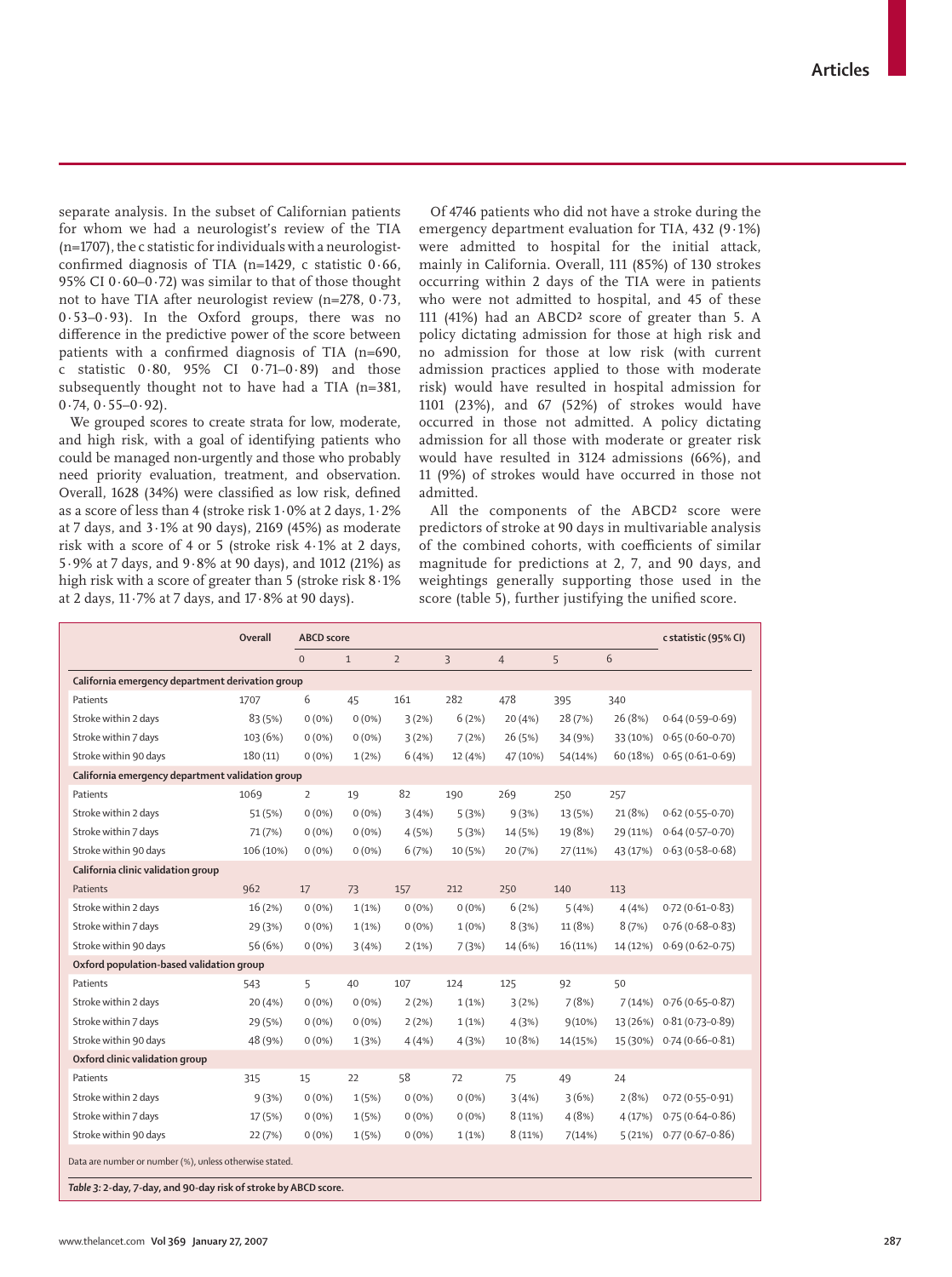|                                                                             | Overall   | ABCD <sup>2</sup> score |              |                |          |                |          |          |                     | c statistic (95% CI) |
|-----------------------------------------------------------------------------|-----------|-------------------------|--------------|----------------|----------|----------------|----------|----------|---------------------|----------------------|
|                                                                             |           | $\mathbf{0}$            | $\mathbf{1}$ | $\overline{2}$ | 3        | $\overline{4}$ | 5        | 6        | $\overline{7}$      |                      |
| California emergency department derivation group                            |           |                         |              |                |          |                |          |          |                     |                      |
| Patients                                                                    | 1707      | 6                       | 39           | 143            | 262      | 429            | 395      | 361      | 72                  |                      |
| Stroke within 2 days                                                        | 83 (5%)   | $0(0\%)$                | $0(0\%)$     | 2(1%)          | 4(2%)    | 19 (4%)        | 21 (5%)  | 31 (9%)  | 6(8%)               | $0.66(0.60 - 0.71)$  |
| Stroke within 7 days                                                        | 103 (6%)  | $0(0\%)$                | $0(0\%)$     | 2(1%)          | 4(2%)    | 25 (6%)        | 25 (6%)  | 40 (11%) | 7(10%)              | $0.66(0.62 - 0.71)$  |
| Stroke within 90 days                                                       | 180 (11%) | $0(0\%)$                | 1(3%)        | 5(3%)          | 8(3%)    | 37 (9%)        | 49 (12%) | 62 (17%) | 18 (25%)            | $0.67(0.63 - 0.71)$  |
| Oxford population-based derivation group                                    |           |                         |              |                |          |                |          |          |                     |                      |
| Patients                                                                    | 203       | $\overline{4}$          | 14           | 27             | 25       | 43             | 54       | 36       | $\mathsf{O}\xspace$ |                      |
| Stroke within 2 days                                                        | 9(4% )    | $0(0\%)$                | $0(0\%)$     | $0(0\%)$       | $0(0\%)$ | 2(5%)          | 4(7%)    | 3(8%)    | $0(0\%)$            | $0.72(0.60 - 0.84)$  |
| Stroke within 7 days                                                        | 17 (9%)   | $0(0\%)$                | $0(0\%)$     | $0(0\%)$       | 1(4% )   | 3(7%)          | 7(13%)   | 6(17%)   | $0(0\%)$            | $0.72(0.62 - 0.82)$  |
| Stroke within 90 days                                                       | 29 (14%)  | $0(0\%)$                | $0(0\%)$     | $0(0\%)$       | 3(12%)   | 7(16%)         | 10 (19%) | 9(25%)   | $0(0\%)$            | $0.69(0.60 - 0.77)$  |
| California emergency department validation group                            |           |                         |              |                |          |                |          |          |                     |                      |
| Patients                                                                    | 1069      | $\overline{2}$          | 16           | 65             | 176      | 259            | 247      | 247      | 57                  |                      |
| Stroke within 2 days                                                        | 51 (5%)   | $0(0\%)$                | $0(0\%)$     | $1(2\%)$       | 6(3%)    | 9(3%)          | 11(4%)   | 21 (9%)  | 3(5%)               | $0.62(0.54 - 0.69)$  |
| Stroke within 7 days                                                        | 71 (7%)   | $0(0\%)$                | $0(0\%)$     | 2(3%)          | 6(3%)    | 14 (5%)        | 16 (6%)  | 26 (11%) | 7(12%)              | $0.63(0.57 - 0.69)$  |
| Stroke within 90 days                                                       | 106 (10%) | $0(0\%)$                | $0(0\%)$     | 4(6%)          | 8(5%)    | 20 (8%)        | 25 (10%) | 39 16%)  | 10 (18%)            | $0.64(0.58-0.69)$    |
| California clinic validation group                                          |           |                         |              |                |          |                |          |          |                     |                      |
| Patients                                                                    | 962       | 15                      | 65           | 148            | 198      | 230            | 167      | 113      | 26                  |                      |
| Stroke within 2 days                                                        | 16 (2%)   | $0(0\%)$                | $0(0\%)$     | 1(1%)          | $0(0\%)$ | 5(2%)          | 5(3%)    | 5(4%)    | $0(0\%)$            | $0.72(0.61 - 0.82)$  |
| Stroke within 7 days                                                        | 29 (3%)   | $0(0\%)$                | $0(0\%)$     | 1(1%)          | 1(1%)    | 6(3%)          | 11 (7%)  | 8(7%)    | 2(8%)               | $0.75(0.68 - 0.83)$  |
| Stroke within 90 days                                                       | 56 (6%)   | $0(0\%)$                | 2(3%)        | 3(2%)          | 6(3%)    | 12 (5%)        | 16 (10%) | 12 (11%) | 5(19%)              | $0.68(0.61 - 0.75)$  |
| Oxford population-based validation group                                    |           |                         |              |                |          |                |          |          |                     |                      |
| Patients                                                                    | 543       | 5                       | 38           | 102            | 116      | 133            | 83       | 64       | $\overline{2}$      |                      |
| Stroke within 2 days                                                        | 20 (4%)   | $0(0\%)$                | $0(0\%)$     | 2(2%)          | $0(0\%)$ | 3(2%)          | 5(6%)    | 9(14%)   | 1(50%)              | $0.79(0.68 - 0.90)$  |
| Stroke within 7 days                                                        | 29 (5%)   | $0(0\%)$                | $0(0\%)$     | 2(2%)          | $0(0\%)$ | 4(3%)          | 6(7%)    | 16 (25%) | 1(50%)              | $0.83(0.75 - 0.91)$  |
| Stroke within 90 days                                                       | 48 (9%)   | $0(0\%)$                | 1(3%)        | 4(4%           | 3(3%)    | 9(7%)          | 12 (14%) | 18 (28%) | 1 (50%)             | $0.75(0.67 - 0.82)$  |
| Oxford clinic validation group                                              |           |                         |              |                |          |                |          |          |                     |                      |
| Patients                                                                    | 315       | 15                      | 19           | 58             | 70       | 71             | 48       | 31       | 3                   |                      |
| Stroke within 2 days                                                        | 9(3%)     | $0(0\%)$                | $0(0\%)$     | $1(2\%)$       | $0(0\%)$ | 3(4%)          | 2(4%)    | 3(10%)   | $0(0\%)$            | $0.73(0.57-0.89)$    |
| Stroke within 7 days                                                        | 17 (5%)   | $0(0\%)$                | $0(0\%)$     | 1(2%)          | $0(0\%)$ | 8(11%)         | 3(6%)    | 5(16%)   | $0(0\%)$            | $0.74(0.64 - 0.84)$  |
| Stroke within 90 days                                                       | 22 (7%)   | $0(0\%)$                | $0(0\%)$     | $1(2\%)$       | 1(1%)    | 8(11%)         | 6(13%)   | 5(16%)   | 1 (33%)             | $0.75(0.67 - 0.84)$  |
| Data are number or number (%), unless otherwise stated.                     |           |                         |              |                |          |                |          |          |                     |                      |
| Table 4: 2-day, 7-day, and 90-day risk of stroke by ABCD <sup>2</sup> score |           |                         |              |                |          |                |          |          |                     |                      |

## **Discussion**

The California score and the ABCD score both reliably predicted short-term risk of stroke after presentation with TIA. They were derived in different populations of patients and for prediction of stroke at different time points, but contained similar components. Both scores predicted stroke risk reliably in independent groups from distinct regions, in patients seen in emergency departments and outpatient clinics, and in populationbased and hospital-based groups. In view of the similarities in the two prognostic scores and the need to define a score optimised to predict very acute risk, we created a unified score for predicting 2-day risk of stroke, to serve as a standard for clinical care and public education.

The new score, termed ABCD², was a more accurate predictor than either of the previous scores in the two derivation groups and generally performed better in the four validation cohorts. Although 95% CI for c statistics with the various scores overlapped, an analysis in which all groups were combined showed that each element of ABCD² was an independent predictor of stroke risk at 90 days, with similar sized coefficients at 2 days and 7 days, justifying inclusion of all of these factors in the unified score (table 5). In 4799 patients with complete data in the combined validation groups, the 2-day risk of stroke was 1·0% with a score of zero to three (low risk), 4.1% with four or five (moderate risk), and  $8.1\%$  with six or seven (high risk), and the score divided the population well. Similarly, the score predicted stroke risks well at time points varying from 7 days to 90 days after presentation with symptoms of TIA.

The overall short-term risk of stroke after TIA in the combined groups was slightly lower than in some previous studies. To reflect how the score would actually be used in clinical practice, events were counted from the time of presentation rather than symptom onset, and some strokes occurring after TIA but before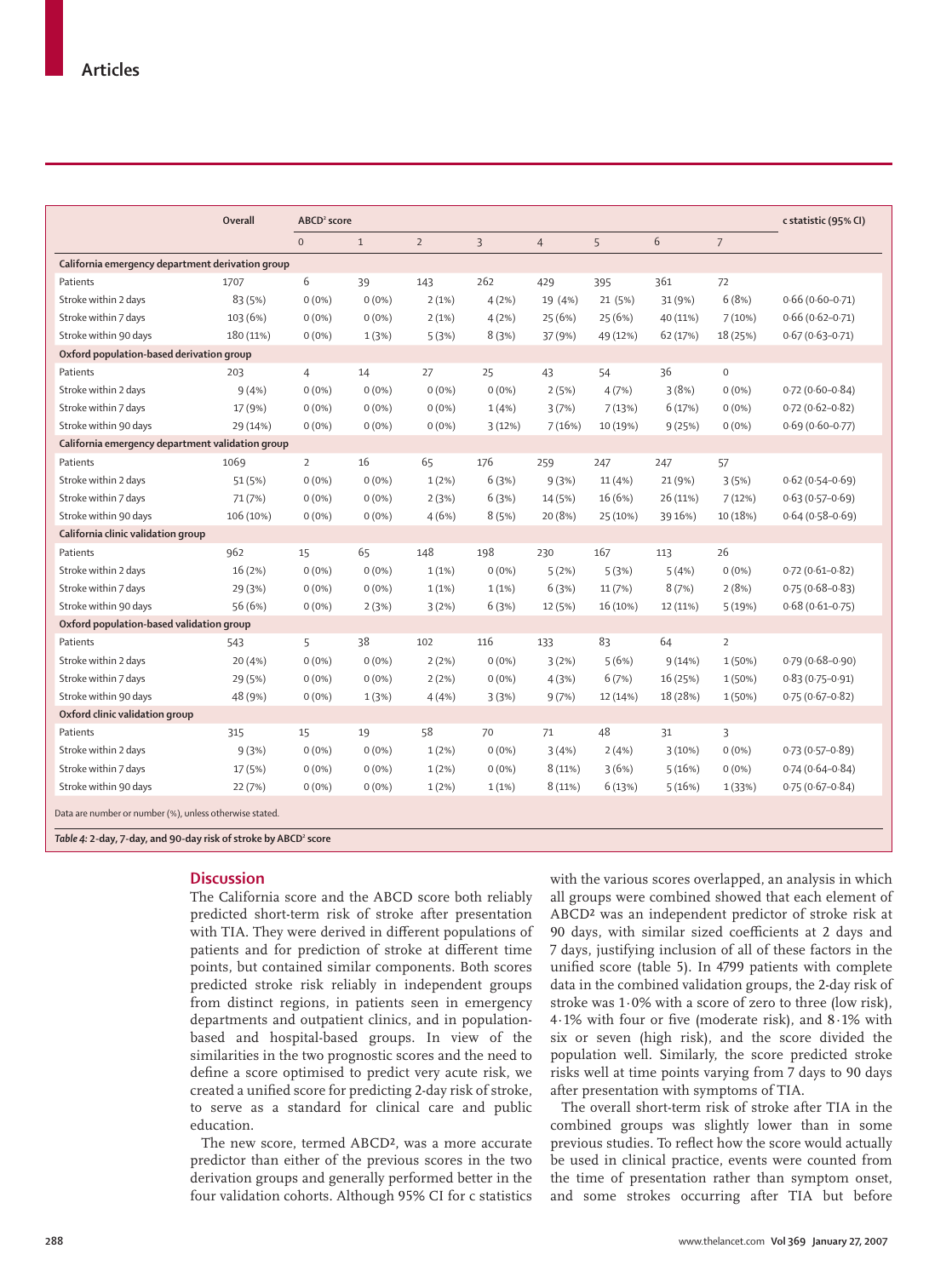presentation would have been missed. Nonetheless, the overall stroke risks of 3·9% at 2 days, 5·5% at 7 days, and 9·2% at 90 days are substantial. In patients presenting with chest pain, a population often treated urgently and observed for 24 h in the hospital, shortterm risks of myocardial infarction and major cardiovascular complications are comparable to, or lower than, that of stroke after TIA.<sup>18-20</sup>

Recommended acute approaches in patients with TIA include brain imaging, carotid imaging, antiplatelet therapy, and statins.11,12 Urgent carotid imaging might be especially pertinent because endarterectomy for patients with substantial symptomatic carotid stenosis is more effective if done early, $21$  presumably because early surgery reduces the high risk of stroke immediately after presentation with symptoms. Recommendations on hospital admission have been vague, and practice varies greatly.13 Some interventions after TIA are expensive<sup>9,22</sup> and might not be cost effective if used in all patients. The ABCD² score might be useful in determining which patients are admitted and which need assessment within 24 h. Based on results of a previous cost-utility analysis,<sup>10</sup> an ABCD<sup>2</sup> score of 4 or greater might justify 24-h admission in the USA solely on the basis of a greater opportunity to administer thrombolysis early if a subsequent stroke occurs in the hospital as opposed to at home. Specific cutpoints prompting aggressive interventions are likely to vary between settings and regions, and between interventions, but the 21% of patients classified as high risk (score  $>5$ ) are likely to benefit from urgent evaluation, treatment, and observation in most developed health-care systems, particularly in view of the great cost of stroke. On the other hand, most patients with a score of less than 4 will not need hospital observation. For the intermediate group with scores of 4 or 5, the risk of stroke is substantial, but characteristics of the individual patient and constraints of the health-care system are likely to be more important in determining the necessity of observation. Similar criteria could be applied to stratify risk in patients with carotid disease in health-care systems where timely access to carotid surgery cannot be provided for all endarterectomy candidates. Practice varies greatly worldwide, so use of the score could either increase or decrease rates of admission in particular countries.

Other studies have assessed clinical predictors of stroke in the first weeks after a TIA. Some findings have confirmed the presence of weakness,<sup>6,23</sup> older age,<sup>24</sup> and diabetes $24$  as risk factors for stroke after TIA, whereas others have not.7 None of these studies has attempted to create prognostic scores for stroke after TIA, and most are small or based on administrative data. Two small published studies have attempted to validate the ABCD score<sup>15,25</sup> One study, based on 22 stroke outcomes, showed very good predictive power (c-statistic 0·78, 95% CI  $0.69-0.87$ ,<sup>15</sup> but the second study had only two stroke outcomes during follow-up and was therefore underpowered.25 Our present study included several diverse validation groups and should establish a high



Figure: Short-term risk of stroke by ABCD<sup>2</sup> score in six groups combined (n=4799)

|                                                                                                                                                                                                                                                                            | Number (%), n=4809 | 2-day risk          |          | 7-day risk          |         | 90-day risk         |          |  |  |  |
|----------------------------------------------------------------------------------------------------------------------------------------------------------------------------------------------------------------------------------------------------------------------------|--------------------|---------------------|----------|---------------------|---------|---------------------|----------|--|--|--|
|                                                                                                                                                                                                                                                                            |                    | Odds ratio (95% CI) | p        | Odds ratio (95% CI) | p       | Odds ratio (95% CI) | p        |  |  |  |
| Age $>60$ years                                                                                                                                                                                                                                                            | 3690 (77%)         | $1.4(1.0-2.1)$      | 0.07     | $1.4(1.0-2.0)$      | 0.040   | $1.5(1.2-2.0)$      | 0.002    |  |  |  |
| Diabetes mellitus                                                                                                                                                                                                                                                          | 797 (17%)          | $1.6(1.1-2.2)$      | 0.01     | $1.4(1.1-1.9)$      | 0.017   | $1.7(1.3-2.1)$      | < 0.0001 |  |  |  |
| SBP >140 mm Hg or DBP >90 mm Hg                                                                                                                                                                                                                                            | 3420 (71%)         | $2.1(1.4-3.1)$      | 0.0003   | $1.9(1.4-2.6)$      | < 0.001 | $1.6(1.2-2.0)$      | 0.0003   |  |  |  |
| Duration 10-59 minutes vs <10 minutes                                                                                                                                                                                                                                      | 993 (21%)          | $2.0(1.0-3.7)$      | 0.04     | $1.9(1.1-3.3)$      | 0.032   | $1.7(1.1-2.5)$      | 0.02     |  |  |  |
| Duration >60 minutes ys <10 minutes                                                                                                                                                                                                                                        | 2973 (62%)         | $2.3(1.3-4.0)$      | 0.004    | $2.6(1.6-4.3)$      | < 0.001 | $2.1(1.5-3.0)$      | < 0.0001 |  |  |  |
| Speech impairment without focal weakness                                                                                                                                                                                                                                   | 899 (19%)          | $1.4(0.8-2.3)$      | 0.2      | $1.5(1.0-2.4)$      | 0.065   | $1.7(1.2-2.3)$      | 0.002    |  |  |  |
| Focal weakness                                                                                                                                                                                                                                                             | 1979 (41%)         | $2.9(2.0-4.3)$      | < 0.0001 | $3.5(2.5-4.8)$      | < 0.001 | $3.2(2.5 - 4.1)$    | < 0.0001 |  |  |  |
| All listed independent predictors were included in logistic regression analysis. SBP=systolic blood pressure. DBP=diastolic blood pressure.<br>Table 5: Predictors from multivariable models of stroke at 2 days, 7 days, and 90 days after TIA in the six groups combined |                    |                     |          |                     |         |                     |          |  |  |  |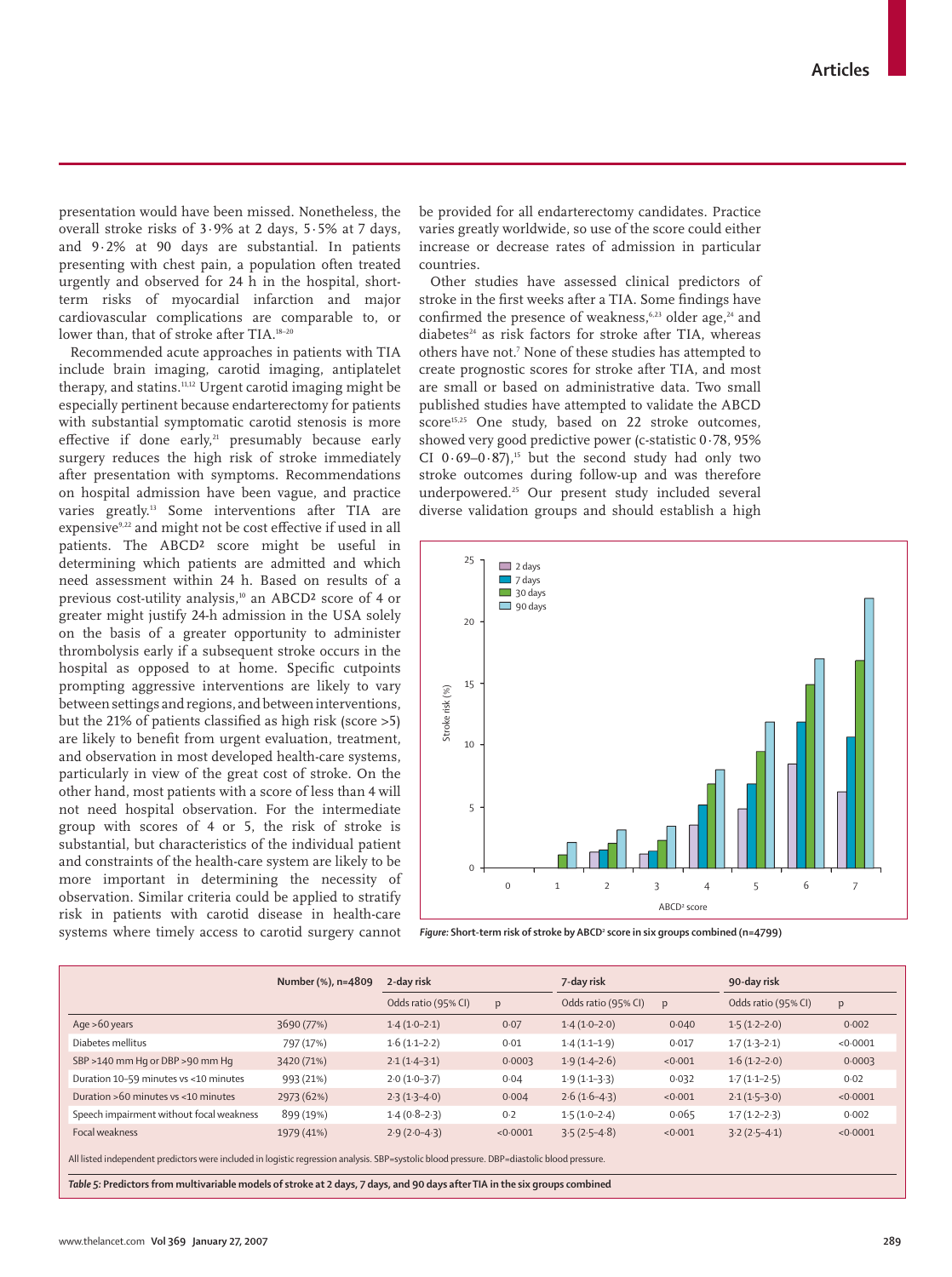standard of validation. Of course, it will be reassuring to see additional validations in large groups from additional populations and health-care systems.

The ABCD² score might predict risk of stroke partly because it identifies patients more likely to have had a true TIA. The diagnosis of TIA is unreliable;<sup>26,27</sup> transient neurological symptoms due to seizure, migraine, or syncope may be indistinguishable from those due to focal brain or retinal ischaemia.<sup>28</sup> Spells of longer duration and those accompanied by focal weakness might be more likely to represent true TIAs, as suggested by findings showing a higher prevalence of new ischaemic brain lesions in patients with clinical TIAs who have these characteristics.<sup>29-31</sup> Incidence of cerebral ischaemia increases with age and in patients with diabetes, and in some studies, diabetes is also associated with an increased likelihood of finding new ischaemia in brain imaging of patients with TIA.30,31 Individuals with raised blood pressure on initial evaluation might be more likely to have uncontrolled hypertension. In fact, the frequency of acute ischaemic lesions on diffusion weighted MRI in patients with TIA increased with the original ABCD score.<sup>32</sup> Since the score might work in part because it identifies true TIAs, it should not supersede expert neurological judgement.

Diagnostic studies could enhance prediction of stroke risk after TIA. The presence of new ischaemic lesions on MRI scan or head CT in patients with transient symptoms can portend an increased short-term risk of stroke,<sup>33-35</sup> and clinical risk scores and imaging results can be independent predictors when both are included in models predicting stroke risk.15,33 Large-vessel cervicocerebral occlusion on imaging might also be associated with greater risk, $34-36$  and embolic signals on transcranial Doppler sonography are associated with short-term risk of stroke.<sup>37,38</sup> Since the simple clinical criteria in the ABCD² score are associated with imaging findings,<sup>29,32</sup> it is unclear whether brain and vascular imaging would enhance the predictability of the ABCD² score. In view of the imperfect prediction of the score, further research on imaging and other potential biomarkers is justified. Also, it should be recognised that brain and vascular imaging is recommended for all patients with TIA to identify causes and target efforts to prevent stroke.12

This study has several limitations. First, although most patients included in our groups presented within 1 day of TIA, some did not. Since rates of stroke are especially high during the first few days after TIA and fall thereafter,3 the overall risks of stroke would be expected to be lower in those presenting later after TIA and the ABCD² score might not be as useful then. Second, the score was applied to all patients with an initial diagnosis of TIA. Neurologists might make more accurate diagnoses than do other health-care practitioners and this difference could reduce the usefulness of the score. However, when the groups were

limited to those with neurologist-confirmed TIAs, the ABCD² score remained highly predictive. Third, we did not attempt to integrate information from diagnostic assessments, which could have increased the predictive power of a prognostic score. However, such assessments vary greatly, and the ABCD² score can be applied easily and could guide subsequent evaluation. Fourth, treatment variables were not considered in creating or validating the scores. However, accounting for such variables would not be expected to weaken the association of the score with outcome unless patients at low risk were preferentially selected for treatment. Fifth, some data were gathered retrospectively in the California cohorts, particularly the characteristics of the TIA. Data were obtained without knowledge of subsequent events, however, so this method would tend to underestimate the true predictive capacity of the score. Moreover, all the data in the Oxford population-based groups were obtained by prospective face-to-face assessment of patients in the acute phase after TIA by the authors or other study neurologists as part of the daily clinical service. Sixth, the generalisability of observations made on emergency department cohorts to the broader population of patients with TIA could be questioned. However, the scores were similarly predictive in a cohort of patients presenting to clinics in California and in the two Oxford population-based studies, which had near complete ascertainment of all patients presenting with TIA. Finally, c statistics of the ABCD² score tended to be greater than those of the previous scores, but the differences were not significant. However, the addition of diabetes to the ABCD score is justified on the basis that it has significant independent predictive power, as was also noted in a pooled analysis of the two populationbased Oxford groups in the publication that originally described the score.14 Diabetes was also found to be an independent predictor of 30-day stroke risk in another study.15 Use of a sole standard score will reduce confusion and should increase implementation.

The ABCD² score might also be useful for educating the public. Overall, public knowledge about TIA, including its definition, typical symptoms, and appropriate action, is very limited.<sup>39,40</sup> Although it might be best to recommend prompt evaluation for any neurological symptoms of sudden onset, whether they resolve or not, the ABCD² score will allow the presenting characteristics associated with highest early risk of stroke to be emphasised.

Findings of many studies have confirmed that the short-term risk of stroke is raised after TIA.1,3–8 The ABCD<sup>2</sup> score allows identification of groups at especially high risk, in whom aggressive evaluation and urgent intervention is clearly justified. Potential interventions include observation to increase likelihood of delivering tissue plasminogen activator rapidly in case of subsequent stroke, but no specific treatment has been reliably assessed in any large-scale trials in the acute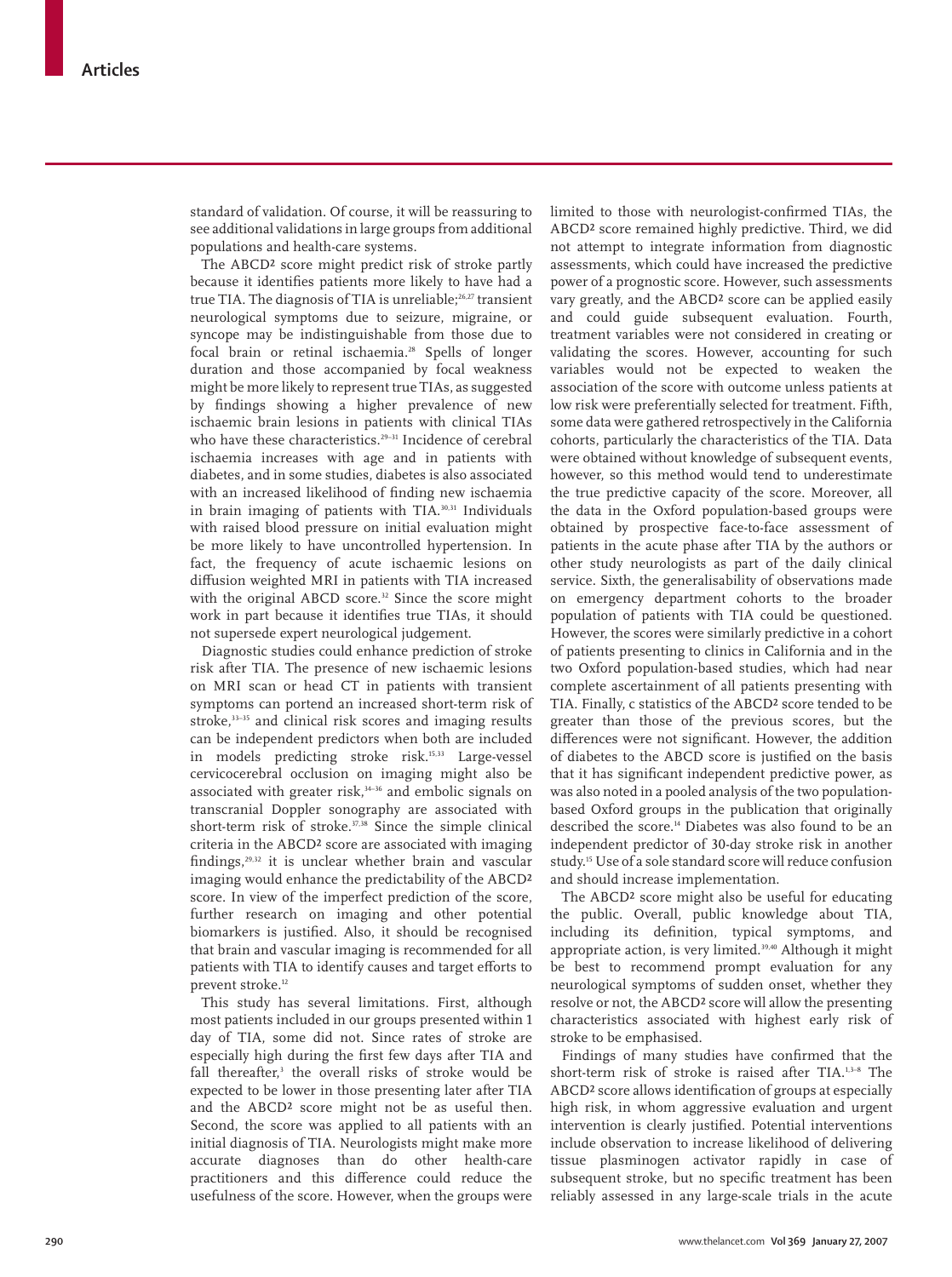phase after TIA.41 However, many treatments, such as antiplatelet agents and statins in the acute phase and timely endarterectomy for severe carotid stenosis, are very likely to be beneficial, and so randomisation to placebo is not feasible. For such interventions, the key question is therefore to what extent the absolute benefits (and risks) of treatment are increased by earlier intervention? The EXPRESS study<sup>41,42</sup> should provide the necessary data later this year, with benefit of early intervention stratified by ABCD<sup>2</sup> score. However, because of the very high risks of stroke in identifiable subgroups of patients with TIA, which are generally greater than those of myocardial infarction in patients with chest pain, randomised trials of new treatments are also urgently needed.

#### **Acknowledgments**

We thank Barbara Rowe, Michael Sorel, and Ziyah Mehta for careful analysis. This work was funded by the NIH/NINDS (NS 02042); a Grantin-Aid from the American Heart Association, Western States Affiliate: the UK Stroke Association; the BUPA Foundation; and the UK Medical Research Council.

#### **Conflict of interest statement**

We declare that we have no conflict of interest.

#### **Contributors**

S C Johnston and P M Rothwell had the idea for the study and, with M F Giles and S Sidney, did the analyses. M Nguyen-Huynh, J S Elkins, and A L Bernstein adjudicated outcomes in the primary data from the California studies. All authors contributed to the writing of the report.

#### **References**

- Kleindorfer D, Panagos P, Pancioli A, et al. Incidence and shortterm prognosis of transient ischemic attack in a population-based study. *Stroke* 2005; **36:** 720–23.
- Giles M, Rothwell P. Data on the incidence of TIA substantially under-estimate the need for clinical service provision. *Cerebrovas Dis* 2006; **21** (suppl 4)**:** 58.
- 3 Johnston SC, Gress DR, Browner WS, Sidney S. Short-term prognosis after emergency-department diagnosis of transient ischemic attack. *JAMA* 2000; **284:** 2901–06.
- Lovett JK, Dennis MS, Sandercock PA, Bamford J, Warlow CP, Rothwell PM. Very early risk of stroke after a first transient ischemic attack. *Stroke* 2003; **34:** e138–40.
- 5 Coull AJ, Lovett JK, Rothwell PM. Population based study of early risk of stroke after transient ischaemic attack or minor stroke: implications for public education and organisation of services. *BMJ* 2004; **328:** 326–28.
- 6 Gladstone DJ, Kapral MK, Fang J, Laupacis A, Tu JV. Management and outcomes of transient ischemic attacks in Ontario. *CMAJ* 2004; **170:** 1099–104.
- Lisabeth LD, Ireland JK, Risser JM, et al. Stroke risk after transient ischemic attack in a population-based setting. *Stroke* 2004; **35:** 1842–46.
- Daffertshofer M, Mielke O, Pullwitt A, Felsenstein M, Hennerici M. Transient ischemic attacks are more than "ministrokes". *Stroke* 2004; **35:** 2453–58.
- Hankey GJ, Warlow CP. Cost-effective investigation of patients with suspected transient ischaemic attacks. *J Neurol Neurosurg Psychiatry* 1992; **55:** 171–76.
- 10 Nguyen-Huynh MN, Johnston SC. Is hospitalization after TIA cost-effective on the basis of treatment with tPA? *Neurology* 2005; **65:** 1799–801.
- 11 Johnston SC. Clinical practice. Transient ischemic attack. *N Engl J Med* 2002; **347:** 1687–92.
- 12 Johnston SC, Nguyen-Huynh MN, Schwarz ME, et al. National Stroke Association guidelines for the management of transient ischemic attacks. *Ann Neurol* 2006; **60:** 301–13.
- 13 Iohnston SC. Smith WS. Practice variability in management of transient ischemic attacks. *Eur Neurol* 1999; **42:** 105–08.
- 14 Rothwell PM, Giles MF, Flossmann E, et al. A simple score (ABCD) to identify individuals at high early risk of stroke after transient ischaemic attack. *Lancet* 2005; **366:** 29–36.
- 15 Tsivgoulis G, Spengos K, Manta P, et al. Validation of the ABCD Score in identifying individuals at high early risk of stroke after a transient ischemic attack. A hospital-based case series study. *Stroke* 2006; **37:** 2892–97.
- Altman DG, Royston P. What do we mean by validating a prognostic model? *Stat Med* 2000; **19:** 453–73.
- 17 WHO MONICA Project Principal Investigators. The World Health Organization MONICA Project (monitoring trends and determinants in cardiovascular disease): a major international collaboration. *J Clin Epidemiol* 1988; **41:** 105–14.
- Rao SV, Ohman EM, Granger CB, et al. Prognostic value of isolated troponin elevation across the spectrum of chest pain syndromes. *Am J Cardiol* 2003; **91:** 936–40.
- 19 Newby LK, Storrow AB, Gibler WB, et al. Bedside multimarker testing for risk stratification in chest pain units: The chest pain evaluation by creatine kinase-MB, myoglobin, and troponin I (CHECKMATE) study. *Circulation* 2001; **103:** 1832–37.
- 20 Goldman L, Cook EF, Johnson PA, Brand DA, Rouan GW, Lee TH. Prediction of the need for intensive care in patients who come to the emergency departments with acute chest pain. *N Engl J Med* 1996; **334:** 1498–504.
- 21 Rothwell PM, Eliasziw M, Gutnikov SA, Warlow CP, Barnett HJ. Endarterectomy for symptomatic carotid stenosis in relation to clinical subgroups and timing of surgery. *Lancet* 2004; **363:** 915–24.
- 22 Health Care Finance Administration. Medicare program; changes to the hospital inpatient prospective payment systems and fiscal year 1997 rates—HCFA. Final rule. *Fed Regist* 1996; 61: 46166–328.
- 23 Streifler JY, Eliasziw M, Benavente OR, et al. The risk of stroke in patients with first-ever retinal vs hemispheric transient ischemic attacks and high-grade carotid stenosis. North American Symptomatic Carotid Endarterectomy Trial. *Arch Neurol* 1995; **52:** 246–49.
- 24 Hill MD, Yiannakoulias N, Jeerakathil T, Tu JV, Svenson LW, Schopflocher DP. The high risk of stroke immediately after transient ischemic attack: a population-based study. *Neurology* 2004; **62:** 2015–20.
- 25 Cucchiara BL, Messe SR, Taylor RA, et al. Is the ABCD score useful for risk stratification of patients with acute transient ischemic attack? *Stroke* 2006; **37:** 1710–14.
- 26 Koudstaal PJ, Gerritsma JG, van Gijn J. Clinical disagreement on the diagnosis of transient ischemic attack: is the patient or the doctor to blame? *Stroke* 1989; **20:** 300–01.
- 27 Kraaijeveld CL, van Gijn J, Schouten HJ, Staal A. Interobserver agreement for the diagnosis of transient ischemic attacks. *Stroke* 1984; **15:** 723–25.
- 28 Johnston SC, Sidney S, Bernstein A, Gress DR. A comparison of risk factors for recurrent TIA and stroke in patients with TIA. *Neurology* 2002; **60:** 280–85.
- 29 Crisostomo RA, Garcia MM, Tong DC. Detection of diffusionweighted MRI abnormalities in patients with transient ischemic attack: correlation with clinical characteristics. *Stroke* 2003; **34:**  932–37.
- 30 Inatomi Y, Kimura K, Yonehara T, Fujioka S, Uchino M. DWI abnormalities and clinical characteristics in TIA patients. *Neurology* 2004; **62:** 376–80.
- 31 Redgrave JN, Coutts SB, Schulz UG, Briley D, Rothwell PM. Systematic review of associations between the presence of acute ischaemic lesions on diffusion-weighted imaging and clinical predictors of early stroke risk after TIA. *Stroke* (in press).
- 32 Redgrave J, Schulz UG, Briley D, Meagher T, Rothwell PM. Presence of acute ischemic lesions on diffusion-weighted imaging (DWI) is associated with simple clinical predictors of early stroke risk after TIA. *Cerebrovas Dis* 2006; **21** (suppl 4)**:** 34.
- 33 Douglas VC, Johnston CM, Elkins J, Sidney S, Gress DR, Johnston SC. Head computed tomography findings predict shortterm stroke risk after transient ischemic attack. *Stroke* 2003; **34:**  2894–98.
- Coutts SB, Simon JE, Eliasziw M, et al. Triaging transient ischemic attack and minor stroke patients using acute magnetic resonance imaging. *Ann Neurol* 2005; **57:** 848–54.